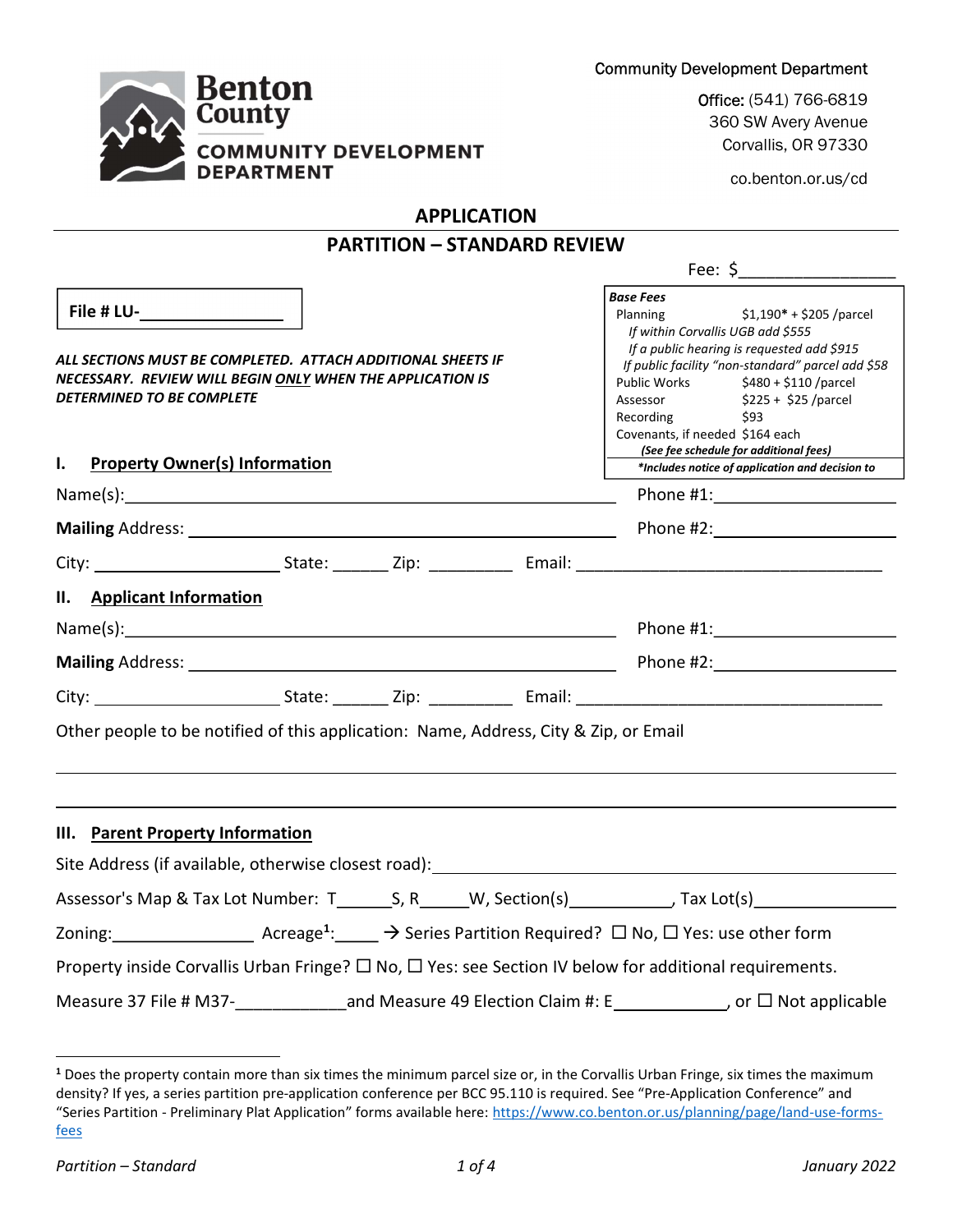### IV. Additional Forms or Applications Required.

The following situations require additional forms, applications or information.

\* Series Partitions – STOP HERE – Use different forms. Does the property contain <u>more than six times</u> the minimum parcel size or, in the Corvallis Urban Fringe, six times the maximum density? This applicant minimum parcel size or, in the Corvallis Urban Fringe, six times the maximum density? shall apply for a major pre-application conference per BCC 95.110. Series partitions require Planning Commission public hearings. Use forms "Pre-Application Conference" and "Series Partition - Preliminary Plat Application" available here: https://www.co.benton.or.us/planning/page/land-use-forms-fees

\*Measure 49 Partitions – STOP HERE – Must apply for an "Interpretation" with this partition application or include the decision from the County's Interpretation if already issued. An interpretation allows staff to analyze the Homesite Authorization Election Claim conditions of approval. The "Interpretation" application form is available here: https://www.co.benton.or.us/planning/page/land-use-forms-fees Applying for the Interpretation *prior* to the partition application allows you to proceed with your partition application with certainty of where the dwelling(s) can be located, which may save you money related to surveying fees, septic drainfields, well water, access, and having to re-apply with a new partition configuration.

### \* Corvallis Urban Fringe Partitions – STOP HERE – Additional forms, information and maps are needed.

### If the property contains:

- Floodplain: Ensure your proposal meets the standards of BCC 83.505 as well as 83.605.
- Features identified on the Corvallis Urban Fringe Natural Features Maps: Ensure your proposal meets the standards in BCC Chapter 88.

For Proposals in Urban Residential (UR) or Flood Plain Agriculture (FPA) Zones:

- Both require a Pre-Application Conference scheduled prior to partition application (this was held on Date) and a "PUD in the Corvallis Urban Fringe" Application must be included with this partition application packet.
- The UR Zone also requires an urban conversion plan showing possible future development meeting the standards of BCC 64.310 or 64.320 for details and City of Corvallis Planning staff.

# V. Attached Documentation

With all land use applications, the "burden of proof" is on the applicant. It is important that you provide ALL the information listed on the following pages at the time you submit your application. The processing of your application does not begin until the application is determined to be complete.

### Partitioning Details

1. Describe the proposed parcels. Identify the size of the parcels; how the proposed parcels will obtain access (by private easement or by public road); the amount of frontage on a public road, if any; all existing improvements (i.e., house, shed). Attach proof of any existing access easements proposed for use.

| Parcel<br># | Proposed<br>Acreage | Access from<br>(Road name or<br>easement) | Frontage<br>Distance<br>(Linear Feet) | Improvements<br>(House, garage, barn, etc.) | Water<br>Source | Septic or<br>Sewer<br>System? |
|-------------|---------------------|-------------------------------------------|---------------------------------------|---------------------------------------------|-----------------|-------------------------------|
| 1)          |                     |                                           |                                       |                                             |                 |                               |
| 2)          |                     |                                           |                                       |                                             |                 |                               |
| 3)          |                     |                                           |                                       |                                             |                 |                               |

2. Will any parcel obtain access by a private easement, any portion of which currently or is proposed to serve more than the subject parcel? If yes, per BCC 95.115 a plan and profile of the proposed road is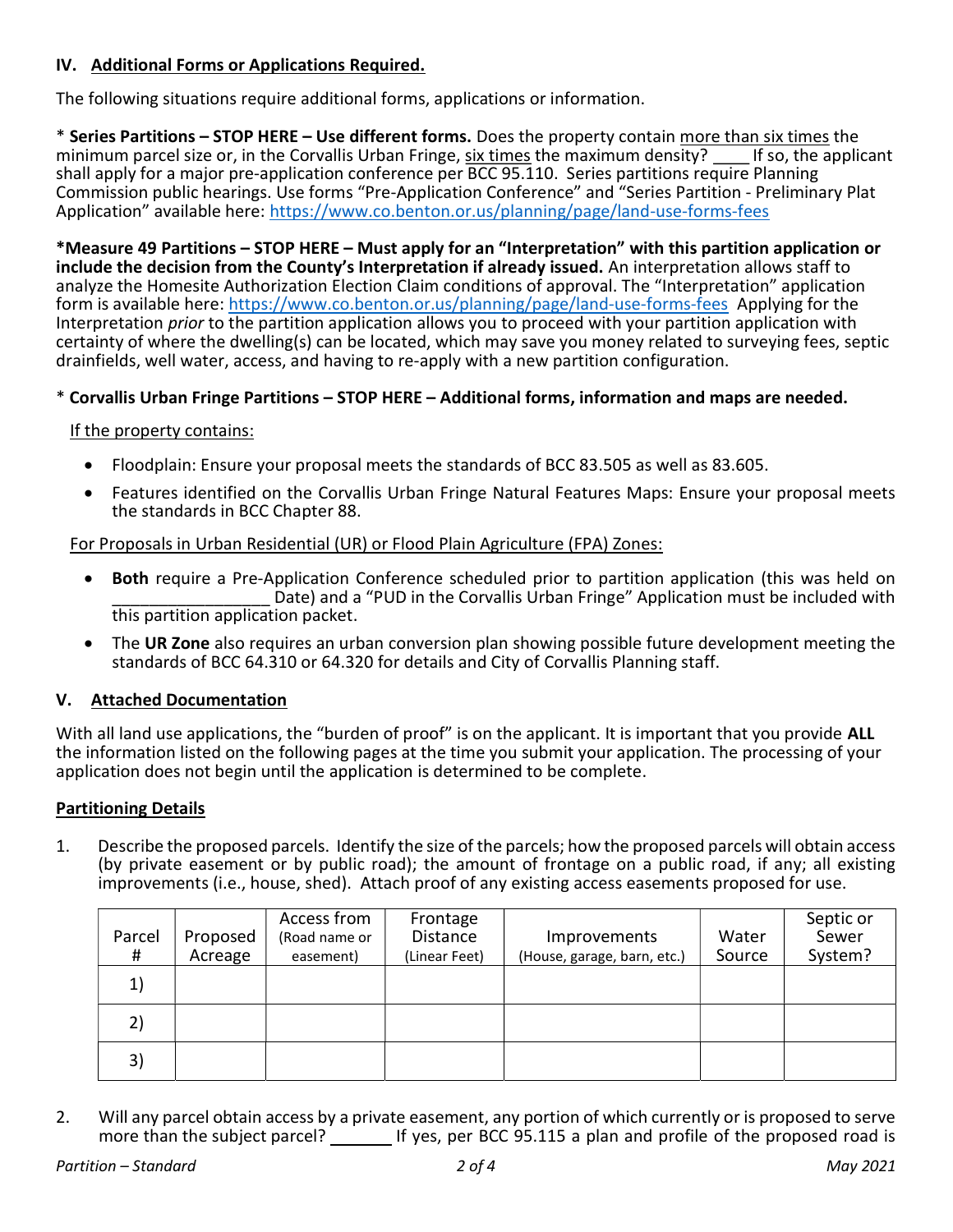required. The plan shall be accompanied by a topographic survey or contour map at two foot intervals if less than a fifteen percent (15%) slope (otherwise at five foot intervals).

3. Will any of the proposed parcels contain a "panhandle" or "flag lot" access strip?

If yes, which parcel? *\_\_\_\_\_\_\_\_\_\_;* length? \_\_\_\_\_\_\_\_\_ft. (Flag pole length must not exceed 300 feet in an Urban Growth Boundary, 750 feet outside an UGB.)

4. Is the property within a Fire Protection Service District? If yes,

If not, per BCC 99.605, if a proposed parcel or lot in a non-resource zone abuts a rural fire protection district (RFPD), the applicant shall petition for and obtain annexation to the district prior to final approval of a land division.

This petition was submitted on this date: <br>  $\blacksquare$  to this RFPD:

 It is beneficial for you to discuss required driveway improvements with the fire district in charge of your area, as it may affect where you decide to place dwellings.

- 5. **IS** the property within the Fender's Blue Butterfly Overlay? If yes, then you need to comply with BCC 87.330.
- 6. Is the only access or proposed access to the property via a road that crosses a railroad?  $\Box$  Yes  $\Box$  No If yes, identify location on your map and explain here:
- 7. Is the property within a Special Flood Hazard Area (Zone AE or Zone A) as designated on the Benton County Flood Insurance Rate Maps? \_\_\_\_\_\_\_\_\_\_ If yes, you must submit documentation with the application that the proposed partition will meet the standards in BCC 83.605.
- 8. Is the property within approximately 300 feet of city limits? \_\_ If yes, annexation and sewer connection may be required. Ask B.Co. Environmental Health (541-766-6841) for more information.
	- a.  $\Box$  Yes  $\Box$  No I obtained written confirmation from  $\Box$  Rob Turkisher or  $\Box$  Lars Gjovik on (date) that this property is eligible for a septic system and does not require annexation or connection to city sewer. (Include written confirmation with application)

### Water and Septic Requirements

1. Submit materials demonstrating compliance with Benton County Code 99.800 through 99.850. See the Water Supply Requirements webpage https://www.co.benton.or.us/planning/page/water-supplyrequirements for instructions, forms and examples.

If a well pump test is required, when was it conducted? \_\_\_\_\_\_\_\_\_\_\_\_\_\_\_(date).

Resulting flow (gallons per minute) for each well?

- 2. Is there an existing septic system on the proposed parcel(s)?  $\qquad$  A formal evaluation by Benton County Environmental Health will be required of an existing system unless the system was recently installed or repaired. A site suitability of a vacant parcel intended for residential use will be required prior to final approval in order to determine the suitability of the site for a septic system. Please attach a copy of any septic system records you have.
- 3. Are any parcels (existing or proposed) to be served by shared wells? \_\_\_\_\_\_\_\_\_\_\_\_\_\_\_\_ Are any existing wells currently shared with parcels that are not involved in the current partition request? \_\_\_\_\_\_\_\_ If yes to either question, please describe and also show the wells and label easements as existing or proposed on the map.

#### Attachments

- 1. Sketch Map. Two copies of an accurate scale drawing of the proposal are required. The drawing must contain:
	- a) The entire boundary of the parent parcel and each proposed parcel
	- b) The number (e.g., "Parcel 1") and size of each proposed parcel.